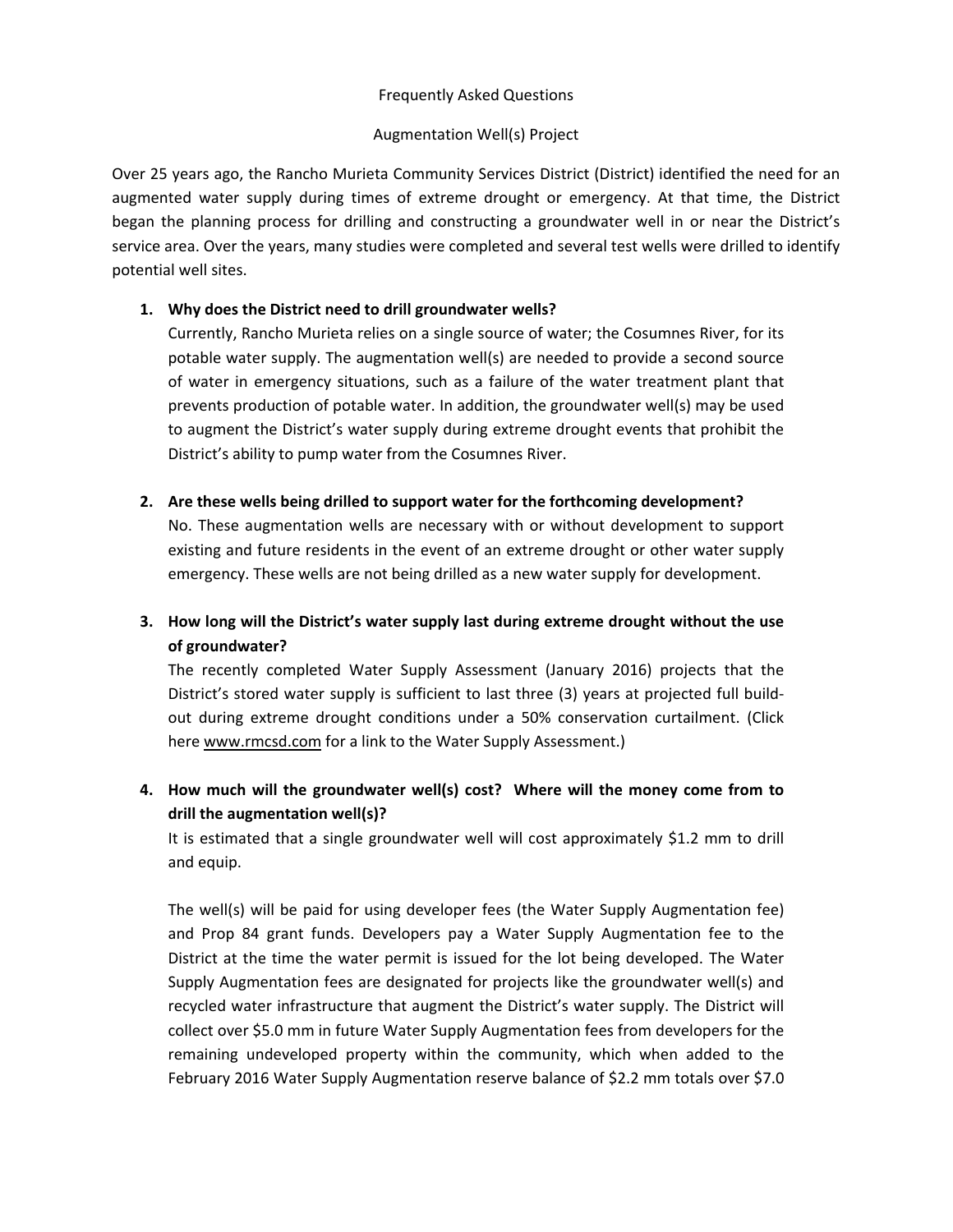mm in Water Supply Augmentation funds. The District also has approximately \$500,000 in Prop 84 grant funds for the construction of the groundwater well(s).

# **5. What is the Prop 84 Implementation Grant Project and how does it relate to the District's augmentation well(s)?**

In September 2012, the District entered into an agreement with the Regional Water Authority (RWA) as an approved project under the Proposition 84 Implementation Grant application. The application was submitted for approximately \$500,000 of grant support to develop the groundwater well(s). Initially, the District and Omochumne Hartnell Water District (OHWD) were partners in the project with the District constructing a groundwater well, which has dual purpose of providing augmentation of the District's surface water supply in times of drought and providing for an emergency backup supply to the District's single source of supply (the Cosumnes River). OHWD's portion of the project plans for the construction of a recharge basin (which is an area that has been tested and proven to allow percolation of water through the soil and into the underlying groundwater basin), including the pumps and necessary infrastructure for diversion of river water, that would accept excess surface water available under the District's primary water right during wet years to recharge the groundwater basin. However, the project was split into two projects when OHWD encountered difficulty in securing the lease for the original identified recharge basin. Even though the projects have been separated, the intent is for both projects to be completed.

### **6. How much groundwater does the District expect to the augmentation well(s) will provide?**

Even though the 2016 Water Supply Assessment projects that groundwater is not needed at full build-out during extreme drought with 50% conservation restrictions, the District's goal is to achieve 600 AF/year from the groundwater well(s) as recommended in the 2010 Integrated Water Master Plan Update (2010 IWMP [Update\)](http://www.ranchomurietacsd.com/water-department-publications).

### **7. What recent activities have occurred on the groundwater well(s) project?**

In 2013, Dunn Environmental (now NV5) prepared a Technical Memorandum for the District that identified two potential areas for groundwater wells to meet the District's need. The first location (Testhole A) is located near Cantova Way in the open field across from the FAA Building. The second location (Testhole B) is located on Anderson Ranch property west of the Airport runway. A test well was drilled at each location to validate the initial findings. The Technical Memorandum is available on the District's website (www.rmcsd.com) for those interested in more detailed information.

### **8. What is the current status of the well drilling project?**

Based on the positive results of the Dunn Environmental study and testhole drilling, the District plans to drill one, possibly two, groundwater wells. The first production groundwater well is planned at the Testhole B site since that location potentially has the groundwater yield to fully meet the District's need. If the production well yield at the Testhole B site does not prove to meet the District's need, a second production groundwater well is planned at the Testhole A site. The District has released Request for Proposals (RFP) twice soliciting bids for well drilling